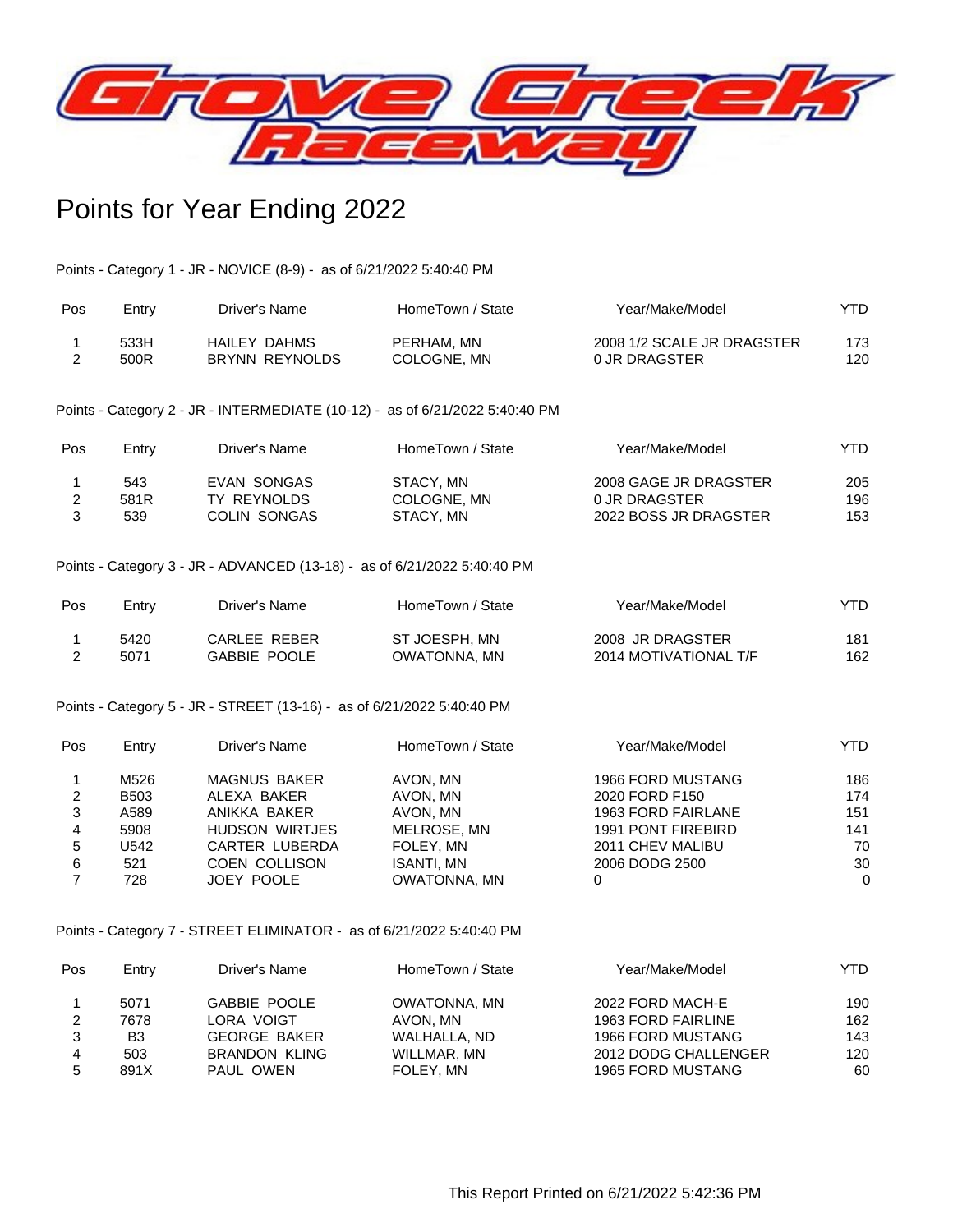

### Points - Category 8 - PRO STREET - as of 6/21/2022 5:40:40 PM

| Pos | Entry | Driver's Name           | HomeTown / State | Year/Make/Model       | YTD. |
|-----|-------|-------------------------|------------------|-----------------------|------|
|     | 7273  | ANDY HAMPLE             | AVON. MN         | 1981 CHEV CAMARO      | 222  |
|     | A556  | MIKE AMOS JR            | CHISAGO CITY, MN | 1979 CHEV MONZA COUPE | 201  |
| 3   | 3547  | <b>MARK HENDRICKSON</b> | ELK RIVER, MN    | 1979 CHEV MALIBU      | 141  |
| 4   | A557  | MIKEY AMOS              | CHISAGO CITY, MN | 2003 CHEV S-10        | 141  |
| 5   | 168   | DAN COLLISON            | ISANTI. MN       | 1972 CHEVY MALIBU     | 30   |

### Points - Category 12 - SUPER BIKE/SLED - as of 6/21/2022 5:40:40 PM

| Pos | Entry | Driver's Name | HomeTown / State | Year/Make/Model     | YTD |
|-----|-------|---------------|------------------|---------------------|-----|
|     | 508   | DAN GRAUNKE   | HOWARD LAKE, MN  | 1998 SKI-DOO MACH Z | 140 |

### Points - Category 13 - PRO ET (B2) - as of 6/21/2022 5:40:40 PM

| Pos             | Entry            | Driver's Name          | HomeTown / State        | Year/Make/Model          | YTD. |
|-----------------|------------------|------------------------|-------------------------|--------------------------|------|
|                 | H <sub>500</sub> | <b>PAT HAUBRICH</b>    | NEW ULM, MN             | 1969 CHEV CAMARO         | 297  |
| 2               | A574             | <b>WARREN ANDERSON</b> | CAMBRIDGE, MN           | 1985 CHEV MONTE CARLO    | 255  |
| 3               | 351              | <b>TRAVIS BAKER</b>    | AVON. MN                | 1970 FORD MUSTANG MACH I | 208  |
| 4               | 563J             | <b>JEFF GOBERNATZ</b>  | <b>GROVE CITY, MN</b>   | 1977 CHEV CAMARO         | 202  |
| 5               | 522B             | <b>BUTCH BELAIR</b>    | PRINCETON, MN           | 1987 CHEV S-10           | 192  |
| 6               | 5186             | JASON CHARLTON         | <b>GRAND RAPIDS, MN</b> | 1974 CHEV NOVA           | 186  |
|                 | A556             | MIKE AMOS JR           | CHISAGO CITY, MN        | 1979 CHEV MONZA COUPE    | 163  |
| 8               | L552             | TONY MEYER             | NEW ULM, MN             | 1968 CHEV CAMARO         | 151  |
| 9               | 5997             | CHRISTOPHER TAKACS     | THUNDER BAY, ON         | 1971 CHEV CAMARO         | 144  |
| 10 <sup>°</sup> | A557             | MIKEY AMOS             | CHISAGO CITY, MN        | 2003 CHEVY S-10          | 143  |
| 11              | 321              | LEE MEYERDIRK          | ROGERS, MN              | 1968 PONT FIRE BIRD      | 100  |
| 12              | E502             | <b>BRENT ERICKSON</b>  | OMAHA, NE               | 1974 DODGE DART SPORT    | 60   |
| 13              | 500V             | <b>GUY VOGEL</b>       | NISSWA, MN              | 1968 CHEV NOVA           | 40   |

Points - Category 14 - SUPER PRO (B1) - as of 6/21/2022 5:40:40 PM

| Pos               | Entry | Driver's Name         | HomeTown / State        | Year/Make/Model            | YTD. |
|-------------------|-------|-----------------------|-------------------------|----------------------------|------|
|                   | 522B  | <b>BUTCH BELAIR</b>   | PRINCETON, MN           | 1987 CHEV S-10             | 244  |
|                   | 5186  | <b>JASON CHARLTON</b> | <b>GRAND RAPIDS, MN</b> | 1974 CHEV NOVA             | 189  |
| 3                 | 565N  | TREVOR WIRTJES        | MELROSE, MN             | 1968 CHEV CAMARO           | 187  |
| 4                 | M558  | AMY JO LUBERDA        | SAUK RAPIDS, MN         | 1972 CHEV NOVA             | 187  |
| 5                 | 563J  | <b>JEFF GOBERNATZ</b> | <b>GROVE CITY, MN</b>   | 1977 CHEV CAMARO           | 176  |
| 6                 | 51    | <b>JEFF CHENEY</b>    | CAMBRIDGE, MN           | 2005 RED                   | 145  |
|                   | 57    | <b>MATT CHENEY</b>    | <b>BLAINE, MN</b>       | 2000 DRAGSTER              | 127  |
| 8                 | 5997  | CHRISTOPHER TAKACS    | THUNDER BAY, ON         | 1971 CHEV CAMARO           | 103  |
| 9                 | 5553  | <b>MYRON STREIT</b>   | ST CLOUD, MN            | 1968 CHEV CAMARO           | 94   |
| 10                | 5086  | <b>DON KRITZKY</b>    | ST PAUL PARK, MN        | 1989 CHEV BARRETTA         | 81   |
| 11                | 551H  | <b>HENRY WIEBUSCH</b> | ANDOVER, MN             | 2007 ERICKSON              | 81   |
| $12 \overline{ }$ | 562C  | JEFF RUE              | WAVERLY, MN             | 1962 CHEV IMPALA           | 81   |
| 13                | 508X  | <b>JEFF LANOUE</b>    | ZIMMERMAN, MN           | 2009 DRAGSTER DANNY NELSON | 80   |

This Report Printed on 6/21/2022 5:42:36 PM